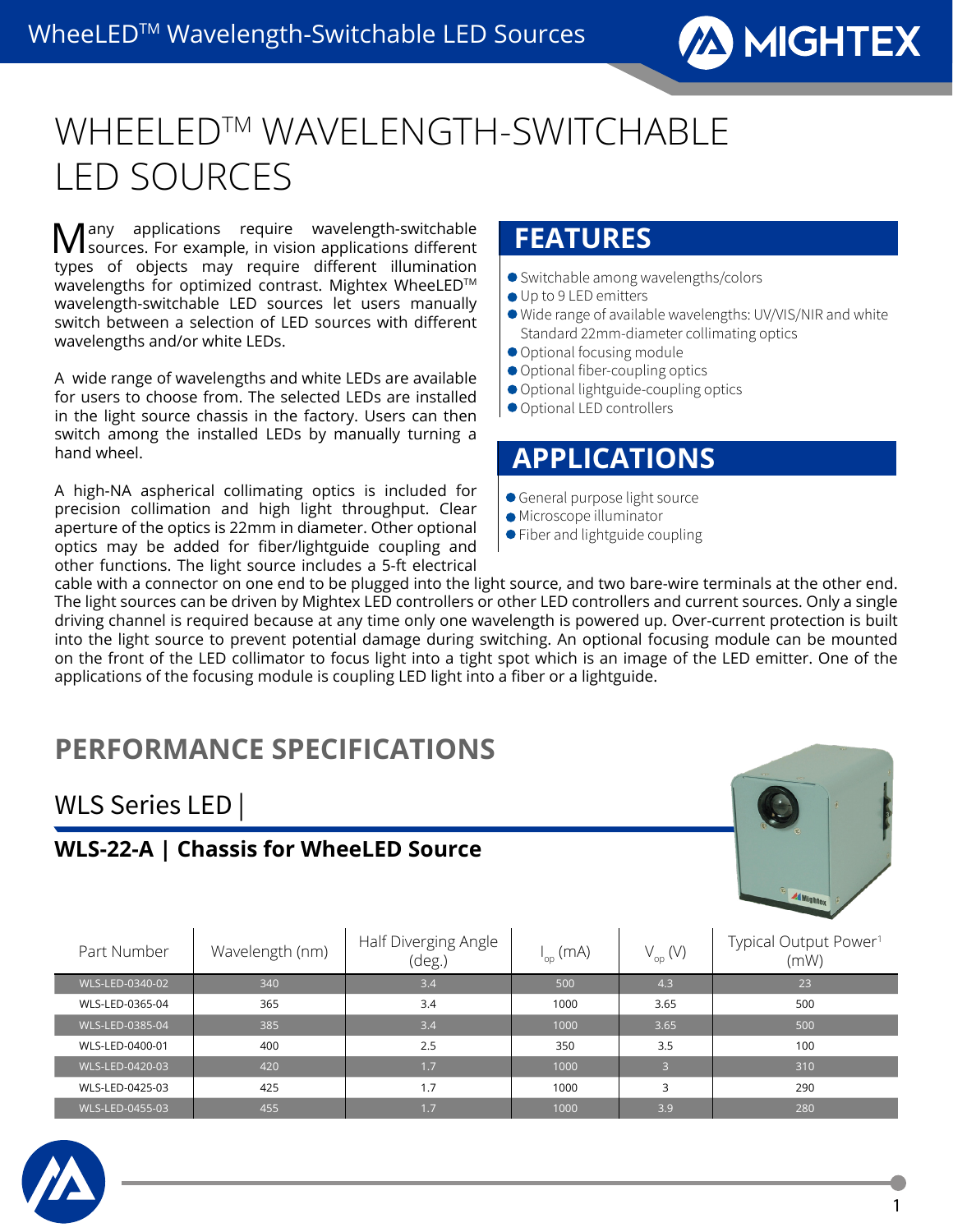

#### WLS Series LED | *continued*

| Part Number     | Wavelength (nm)      | Half Diverging Angle<br>$(\text{deg.})$ | $I_{op}$ (mA) | $V_{op}$ (V) | Typical Output Power <sup>1</sup><br>(mW) |
|-----------------|----------------------|-----------------------------------------|---------------|--------------|-------------------------------------------|
| WLS-LED-0470-03 | 470                  | 1.7                                     | 1000          | 3.9          | 200                                       |
| WLS-LED-0505-03 | 505                  | 1.7                                     | 1000          | 3.9          | 135                                       |
| WLS-LED-0530-03 | 530                  | 1.7                                     | 1000          | 3.9          | 100                                       |
| WLS-LED-0560-02 | 560 broadband        | 1.7                                     | 700           | 2.9          | 180                                       |
| WLS-LED-0590-03 | 590                  | 1,7                                     | 1000          | 3.9          | 65                                        |
| WLS-LED-0617-03 | 617                  | 1.7                                     | 1000          | 3.9          | 280                                       |
| WLS-LED-0625-03 | 625                  | 1.7                                     | 1000          | 3.9          | 280                                       |
| WLS-LED-0656-03 | 656                  | 1.7                                     | 1000          | 2.7          | 280                                       |
| WLS-LED-0680-02 | 680                  | 1,7                                     | 600           | 2.7          | 75                                        |
| WLS-LED-0740-03 | 740                  | 2.5                                     | 1000          | 2.5          | 200                                       |
| WLS-LED-0780-02 | 740                  | 1.7                                     | 800           | 2.5          | 110                                       |
| WLS-LED-0810-02 | 810                  | 1.7                                     | 800           | 2.2          | 120                                       |
| WLS-LED-0850-02 | 850                  | 1.7                                     | 1000          | 2.1          | 175                                       |
| WLS-LED-0870-01 | 870                  | 1.7                                     | 700           | 1.9          | 110                                       |
| WLS-LED-0940-01 | 940                  | 1.7                                     | 700           | 1.5          | 100                                       |
| WLS-LED-0940-02 | 940                  | 1.7                                     | 1000          | 1.8          | 200                                       |
| WLS-LED-0980-01 | 980                  | 1,7                                     | 500           | 1.4          | 30                                        |
| WLS-LED-4000-03 | warm white 4,000K    | 1.7                                     | 1000          | 3.9          | 180                                       |
| WLS-LED-5500-03 | cool white 5,500K    | 1.7                                     | 1000          | 3.9          | 170                                       |
| WLS-LED-6500-03 | glacier white 6,500K | 1.7                                     | 1000          | 3.6          | 180                                       |

<sup>1</sup> Due to variations in the manufacturing process and operating parameters such as temperature and current, the actual output of any given LED may vary. Specifications are intended to be used as a guideline.

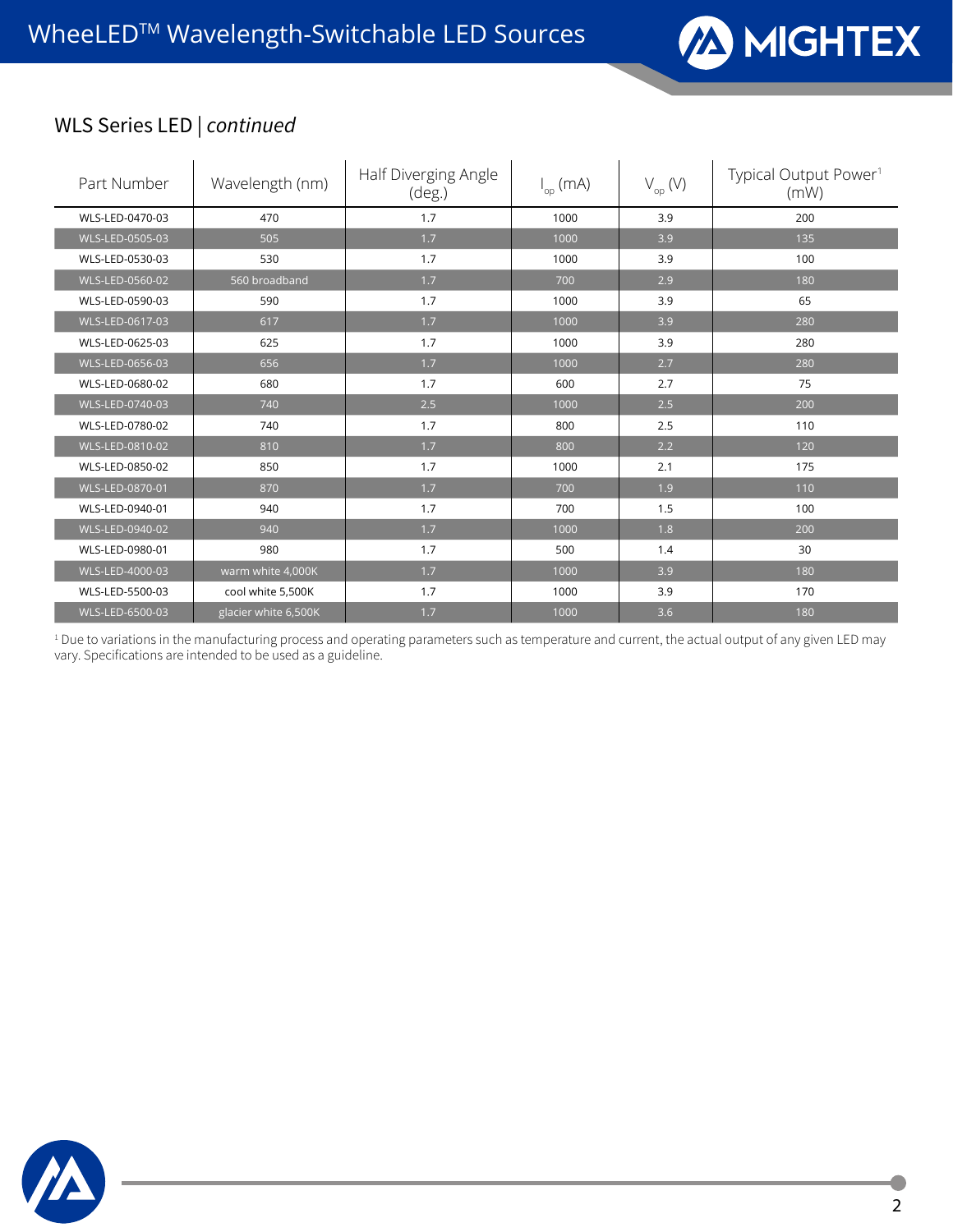

## **INSTALLATION DRAWINGS**



# **PART NUMBER AND ORDERING INFORMATION**

- 1. Chassis for WheeLED™ Wavelength-Switchable LED Source. Part Number: WLS-22-A.
- 2. LED modules for WheeLED™ Wavelength-Switchable LED Source. Part Number is defined as below:



For example, WLS-LED-0455-03 is a LED module with a wavelength of 455nm and electrical power consumption of 3W.

With a world-class OEM design team, Mightex offers a broad range of customized solutions in order to meet individual customer's unique requirements. Please call 1-925-218 1885 or email sales@mightex.com for details.